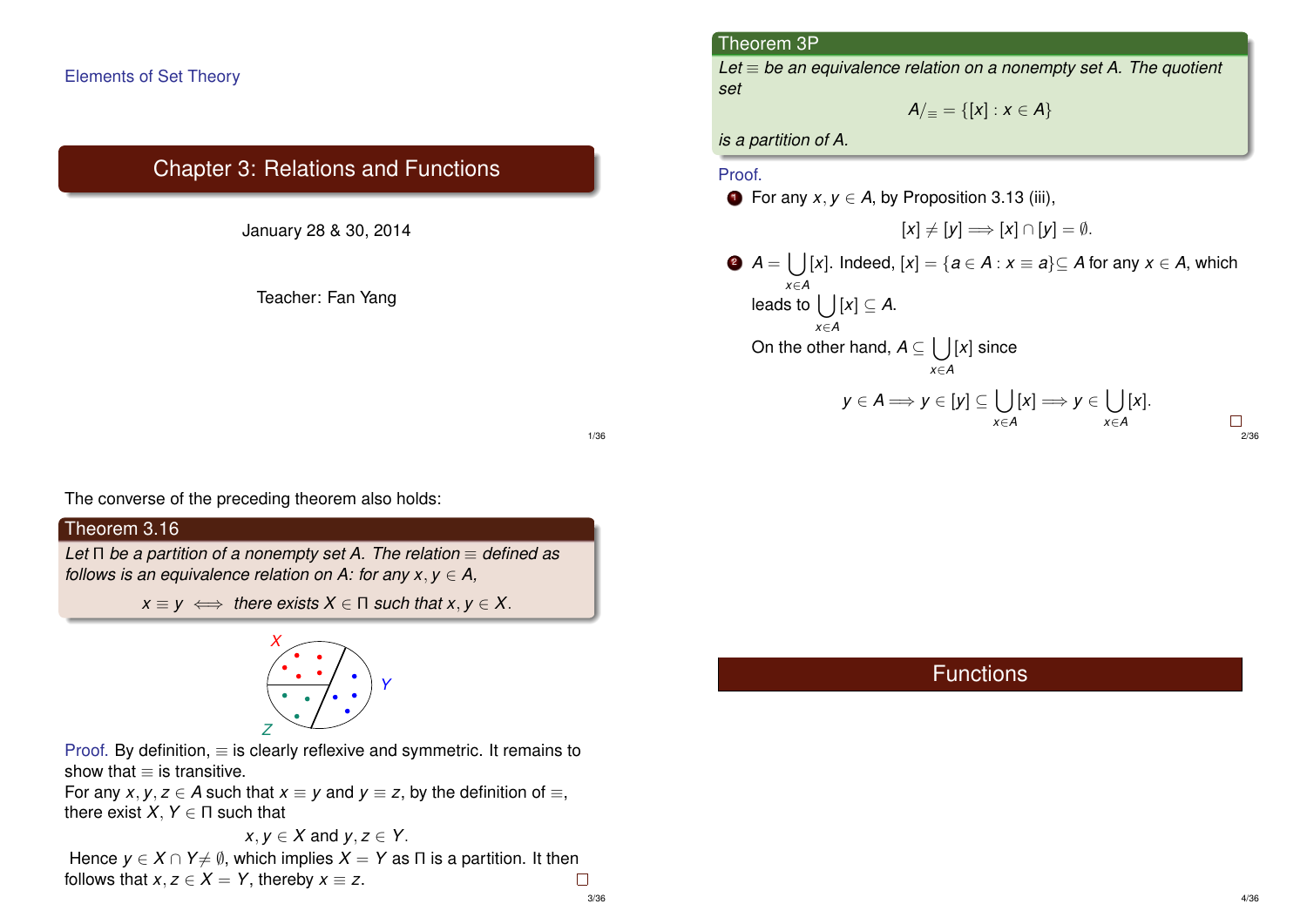The squaring function  $f:\mathbb{R}\to\mathbb{R}$  is defined as  $f(x)=x^2.$  The action of *f* on particular elements of  $\mathbb R$  can be described by writing

> $-2 \mapsto 4,$ √  $2 \mapsto 2, \quad 2 \mapsto 4, \quad 3 \mapsto 9, \text{ etc.}$

Each individual action can be represented by an ordered pair:

$$
(-2, 4), \quad (\sqrt{2}, 2), \quad (2, 4), \quad (3, 9), \text{ etc.}
$$

The set

*F* = { $(x, y) \in \mathbb{R} \times \mathbb{R} \mid y = x^2$ }

of all such ordered pairs adequately represents the squaring function *f*, and is called the *graph* of *f*. In set theory, we simply take this set *F* of ordered pairs to *be* the function *f*.

Clearly, the set  $F \subseteq \mathbb{R} \times \mathbb{R}$  is a relation such that for any  $x \in$  dom  $F$ , there is a *unique y* such that  $(x, y) \in F$ .

5/36

The domain of a function can be a set of ordered pairs or *n*-tuples. For example, addition is a function  $+ : \mathbb{R} \times \mathbb{R} \to \mathbb{R}$ . In this case, in place of  $+( (a, b))$ , we write either  $+(a, b)$  or  $a + b$ .

# Fact 3.18

*If F and G are functions for which* dom *F* = dom *G and*

 $F(x) = G(x)$ 

*for every*  $x \in \text{dom } F$ *, then*  $F = G$ .

Proof. Indeed, by the definition of functions, we have that

$$
(x, y) \in F \Longleftrightarrow x \in \text{dom } F \text{ and } y = F(x)
$$
  

$$
\Longleftrightarrow x \in \text{dom } G \text{ and } y = G(x) \text{ (by assumption)}
$$
  

$$
\Longleftrightarrow (x, y) \in G.
$$

Hence  $F = G$ .

Definition 3.17

*A function is a binary relation F such that for each x* ∈*dom F, there is a unique*  $v$  *such that*  $(x, v) \in F$ .

*The unique y is called the value of F at x, denoted by F*(*x*)*.*

*If* dom  $F = X$  and ran  $F \subset Y$ , then we write  $F : X \to Y$  and say that F is *a function from X into Y, or that F maps X into Y.*



#### For example:

- The relation  $F = \{(x, y) \in \mathbb{R} \times \mathbb{R} \mid y = x^2\}$  is a function,  $dom F = \mathbb{R}$  and  $ran F = \mathbb{R}^+ \cup \{0\}$ . We write  $F : \mathbb{R} \to \mathbb{R}$ .
- The relation  $R = \{(x, y) \in \mathbb{R} \times \mathbb{R} \mid x^2 + y^2 = 4\}$  is not a function, since e.g.,  $(0, 2)$ ,  $(0, -2) \in R$ .

## Definition 3.19

*Let*  $F \cdot X \rightarrow Y$  be a function from X into Y

- *If* ran *F* = *Y , then we say that F is surjective or F is a function from X onto Y .*
- *If for any*  $x_1, x_2 \in X$ ,

$$
x_1 \neq x_2 \Longrightarrow F(x_1) \neq F(x_2),
$$

*then we say that F is one-to-one or injective.*

*If F is both surjective and injective, then F is called a bijection.*



 $\Box$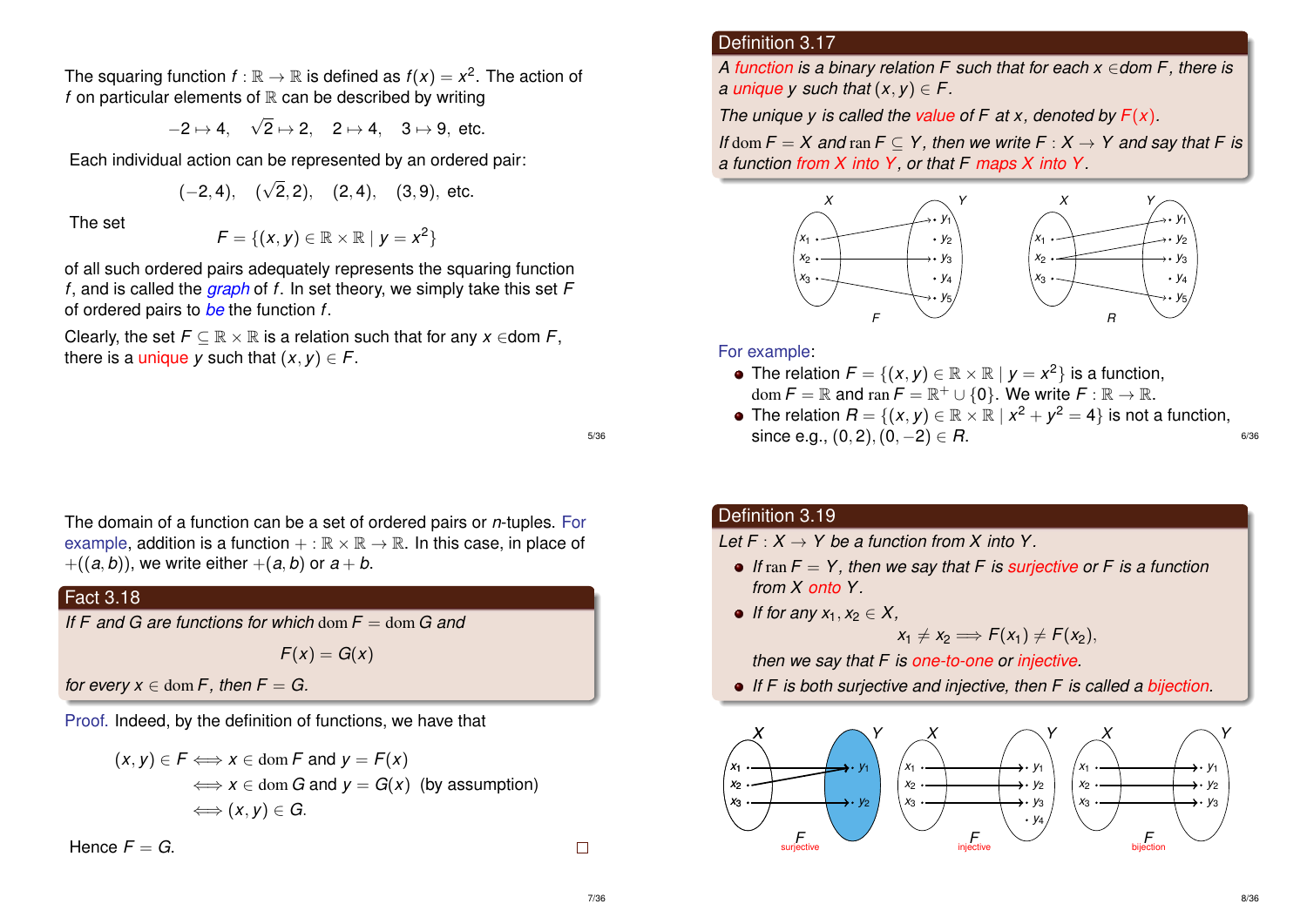Note: A function  $F: X \to Y$  is surjective iff for each  $y \in Y$ , there exists  $x \in X$  such that  $F(x) = y$ .

#### For example:

Consider the function  $F : \mathbb{R} \to \mathbb{R}$ , defined as  $F(x) = x^2$ .

- *F* is not surjective, since  $\text{ran } F = \mathbb{R}^+ \cup \{0\} \neq \mathbb{R}$ .
- *F* is not injective, since e.g.  $F(2) = 4 = F(-2)$ .

Consider the function  $G : \mathbb{R} \to \mathbb{R}$ , defined as  $G(x) = x^3$ .

- *G* is surjective, since for each  $y \in \mathbb{R}$ , we have that  $G(\sqrt[3]{y}) = y$ .
- *G* is injective, since  $G(x_1) = G(x_2) \Longrightarrow x_1^3 = x_2^3 \Longrightarrow x_1 = x_2$ .

Thus *G* is a bijection.

## Definition 3.20

*A relation R is said to be single-rooted iff for each y* ∈ ran*R, there is only one x such that xRy.*



Clearly, if *F* is a function, then *F* is single-rooted iff *F* is one-to-one.

9/36

## Definition 3.21

*Let F be an arbitrary relation, and A a set.*

*The restriction of F to A is the set*

 $F \upharpoonright A = \{(x, y) \mid xFy \land x \in A\}.$ 

*The image of A under F is the set*

*F*[*A*] = *ran* (*F*  $\upharpoonright$  *A*) = {*y*  $|\exists x \in A(xFy)|$ .

*In particular, if F is a function, then*  $F[A] = {F(x) | x \in A}.$ 



| Theorem 3K                                                                         |
|------------------------------------------------------------------------------------|
| Let F be a relation.                                                               |
| (a) $F[A \cup B] = F[A] \cup F[B]$ .                                               |
| (b) $F[A \cap B] \subseteq F[A] \cap F[B]$ . Equality holds if F is single-rooted. |
| (b) $F[A] - F[B] \subseteq F[A - B]$ . Equality holds if F is single-rooted.       |



Proof. (a).  $y \in F[A \cup B] \iff \exists x \in A \cup B \text{ s.t. } xFy$ ⇐⇒ (∃*x* ∈ *A* s.t. *xFy* ) or (∃*x* ∈ *B* s.t. *xFy*)  $\iff$  *y*  $\in$  *F*[*A*] or *y*  $\in$  *F*[*B*] ⇐⇒ *y* ∈ *F*[*A*] ∪ *F*[*B*].

10/36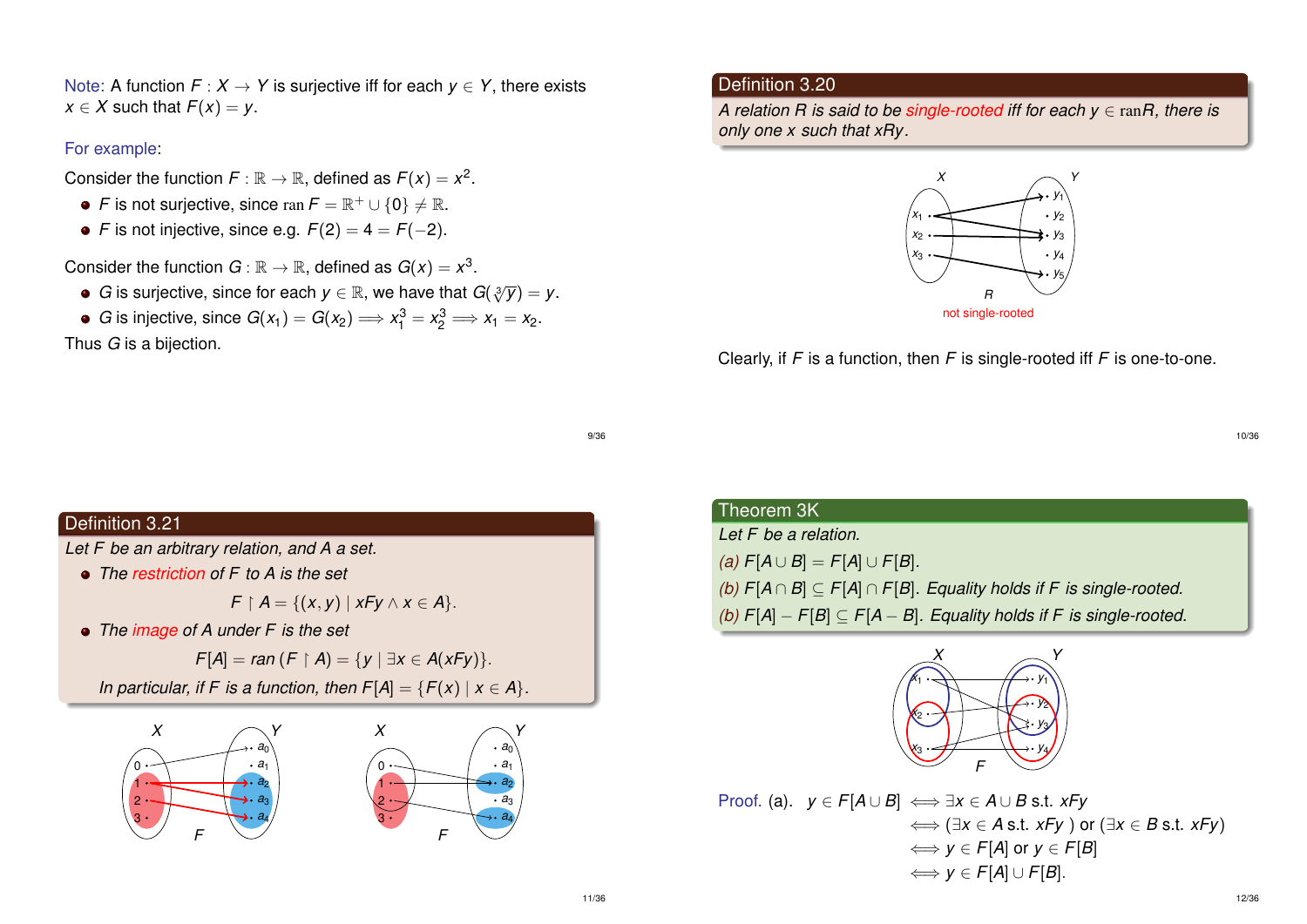(b). 
$$
y \in F[A \cap B] \iff \exists x \in A \cap B \text{ s.t. } xFy
$$
  
\n $\implies (\exists x \in A \text{ s.t. } xFy) \text{ and } (\exists x' \in B \text{ s.t. } x'Fy)$   
\n $\iff y \in F[A] \text{ and } y \in F[B]$   
\n $\iff y \in F[A] \cap F[B].$ 

If *F* is single-rooted, then in the second line of the above expression,  $x = x'$ , which means that the second arrow is reversible.

(c). 
$$
y \in F[A] - F[B] \iff y \in F[A]
$$
 and  $y \notin F[B]$   
\n $\iff (\exists x \in A \text{ s.t. } xFy) \text{ and } (\neg \exists x \in B(xFy))$   
\n $\Rightarrow \exists x \in A - B \text{ s.t. } xFy$   
\n $\iff y \in F[A - B].$ 

If *F* is single-rooted, then the thrid arrow is reversible.

 $\Box$ 

13/36



## Theorem 3H

*If*  $F : X \to Y$  and  $G : Y \to Z$  are functions, then  $G \circ F : X \to Z$  is a *function, and*  $G \circ F(x) = G(F(x))$  *for all*  $x \in X$ *.* 

Proof. We first check that *G* ◦ *F* is a function. Suppose that *x*(*G* ◦ *F*)*z* and  $x(G \circ F)z'$ . Then there exist  $y, y' \in Y$  such that  $xFy \wedge yGz$  and  $xFy' \wedge y'Gz'.$ 

## Definition 3.22

*Let F be a relation. The inverse of F is the set*

 $F^{-1} = \{ (y, x) | xFy \}.$ 

#### Note:

- $(F^{-1})^{-1} = F$
- In general, even if *F* is a function,  $F^{-1}$  is not necessarily a function, but F<sup>−1</sup> is a single-rooted relation, i.e., for any  $x \in \text{ran } F^{-1}$ , there is only one *y* such that  $yF^{-1}x$ .

Since the inverse of a function is always single-rooted, the following corollary is an immediate consequence of the Theorem 3K.

## Corollary 3L

*For any function G and sets A, B:*  $(a)$   $G^{-1}[A \cup B] = G^{-1}[A] \cup G^{-1}[B]$ *.*  $(b)$   $G^{-1}[A ∩ B] = G^{-1}[A] ∩ G^{-1}[B]$ *.*  $(A)$  *G*<sup>−1</sup>[*A*] − *G*<sup>−1</sup>[*B*] = *G*<sup>−1</sup>[*A* − *B*]

14/36

Since *F* is a function, we derive that  $y = y'$ . Furthermore, since *G* is a function,  $yGz$  and  $yGz'$  implies that  $z = z'$ , as desired.

For any  $x \in X$ , we have that  $(x, F(x)) \in F$  and  $(F(x), G(F(x))) \in G$ , thus  $(x, G(F(x))) \in G \circ F$ , which implies that  $G \circ F(x) = G(F(x))$ , as *G* ◦ *F* is a function.  $\Box$ 

## Theorem 3I

*For any relations F and G,*

 $(G \circ F)^{-1} = F^{-1} \circ G^{-1}.$ 

Proof. For any ordered pair (*z*, *x*),

$$
(z, x) \in (G \circ F)^{-1} \iff (x, z) \in G \circ F
$$
  
\n
$$
\iff xFy \land yGz, \text{ for some } y
$$
  
\n
$$
\iff yF^{-1}x \land zG^{-1}y, \text{ for some } y
$$
  
\n
$$
\iff (z, x) \in F^{-1} \circ G^{-1}
$$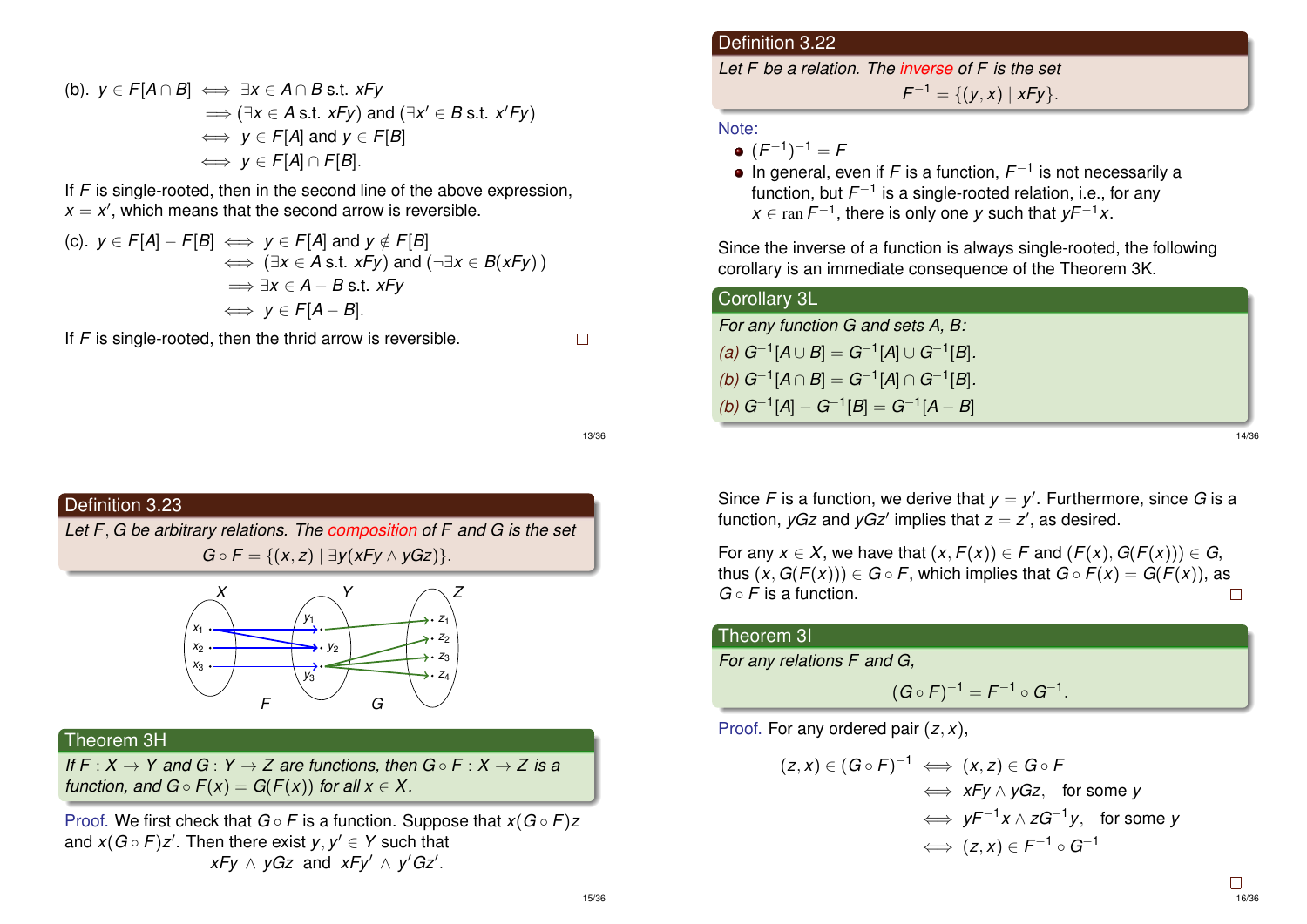#### Definition 3.24

*Given a nonempty set A. The identity function*  $id_A : A \rightarrow A$  on A is *defined as*

 $id_A = \{(x, x) | x \in A\}.$ 

Clearly,  $\text{id}_{A}(x) = x$  for all  $x \in A$ .

# Theorem 3J

*Let*  $F: X \to Y$  *be a function,*  $A \neq \emptyset$ .

- (a) *There exists a function G* :  $Y \rightarrow X$  (a "left inverse") such *that*  $G \circ F = id_X$  *iff* F *is one-to-one.*
- (b) *There exists a function H* :  $Y \rightarrow X$  (a "right inverse") such *that*  $F \circ H = id_Y$  *iff*  $F$  *is surjective.*

Proof. (a) " $\Longrightarrow$ ": Suppose *G* is a left inverse of *F*. For any  $a, b \in X$ ,

$$
F(a) = F(b) \Longrightarrow G \circ F(a) = G \circ F(b) \Longrightarrow id_X(a) = id_X(b) \Longrightarrow a = b.
$$

"←": Suppose *F* is one-to-one. It is easy to see that  $\mathit{F}^{-1}$  is a function from  $\text{ran } \mathcal{F} \subseteq \mathcal{Y}$  into  $X$ . We extend  $\mathcal{F}^{-1}$  to a function  $G: Y \to X$  with the required property. Pick an arbitrary  $a \in X$ . Define

$$
G(y) = \begin{cases} F^{-1}(y), & \text{if } y \in \operatorname{ran} F \\ a, & \text{otherwise.} \end{cases} \qquad \qquad \begin{cases} x_1 \cdot \overbrace{\sum_{x_2 \cdot \sum_{y_2} x_1 \cdot y_2}}^{x_1 \cdot \overbrace{\sum_{y_2} x_3}} \cdot y_1 \\ x_2 \cdot \overbrace{\sum_{y_3} x_2 \cdot y_3}}^{x_1 \cdot y_2} \cdot y_4 \end{cases}
$$

Now, for any  $x \in X$ ,  $F(x) \in \text{ran } F$ , thereby

$$
G \circ F(x) = G(F(x)) = F^{-1}(F(x)) = x = id_X(x).
$$

Hence  $G \circ F = id_X$ , namely, G is the left inverse of F.

17/36

(b) "
$$
\implies
$$
". Suppose *H* is a right inverse of *F*. For any  $y \in Y$ 

$$
y = id_Y(y) = F \circ H(y) = F(H(y)),
$$

where  $H(y) \in X$ , thus *F* is surjective.

" $\Longleftarrow$ ": Suppose *F* is surjective. The idea is that for each  $y \in Y = \text{ran } F$ , we choose an element  $x \in X$  such that  $F(x) = y$ , and let  $H(y) = x$ . For *one y*, we know there exists an appropriate *x*, but *in general* we have no way of defining any particular choice of *x*. So to guarantee that we indeed can form the function  $H: Y \rightarrow X$ , an axiom is needed:



Axiom of Choice (First form)

*For any relation R, there is a function*  $H \subset R$  *with dom*  $H = \text{dom } R$ *.* 

*X Y*

*F*

Now, by Axiom of Choice, for the relation  $F^{-1}$ , there is a function  $H \subseteq F^{-1}$  such that dom  $H =$ dom  $F^{-1} = Y$ .

Next, we check that *H* is a right inverse of *F*. For any  $y \in Y$ ,

$$
(y, H(y)) \in H \subseteq F^{-1} \Longrightarrow (y, H(y)) \in F^{-1} \Longrightarrow (H(y), y) \in F,
$$
  
thus  $F(H(y)) = y = id_Y(y)$ .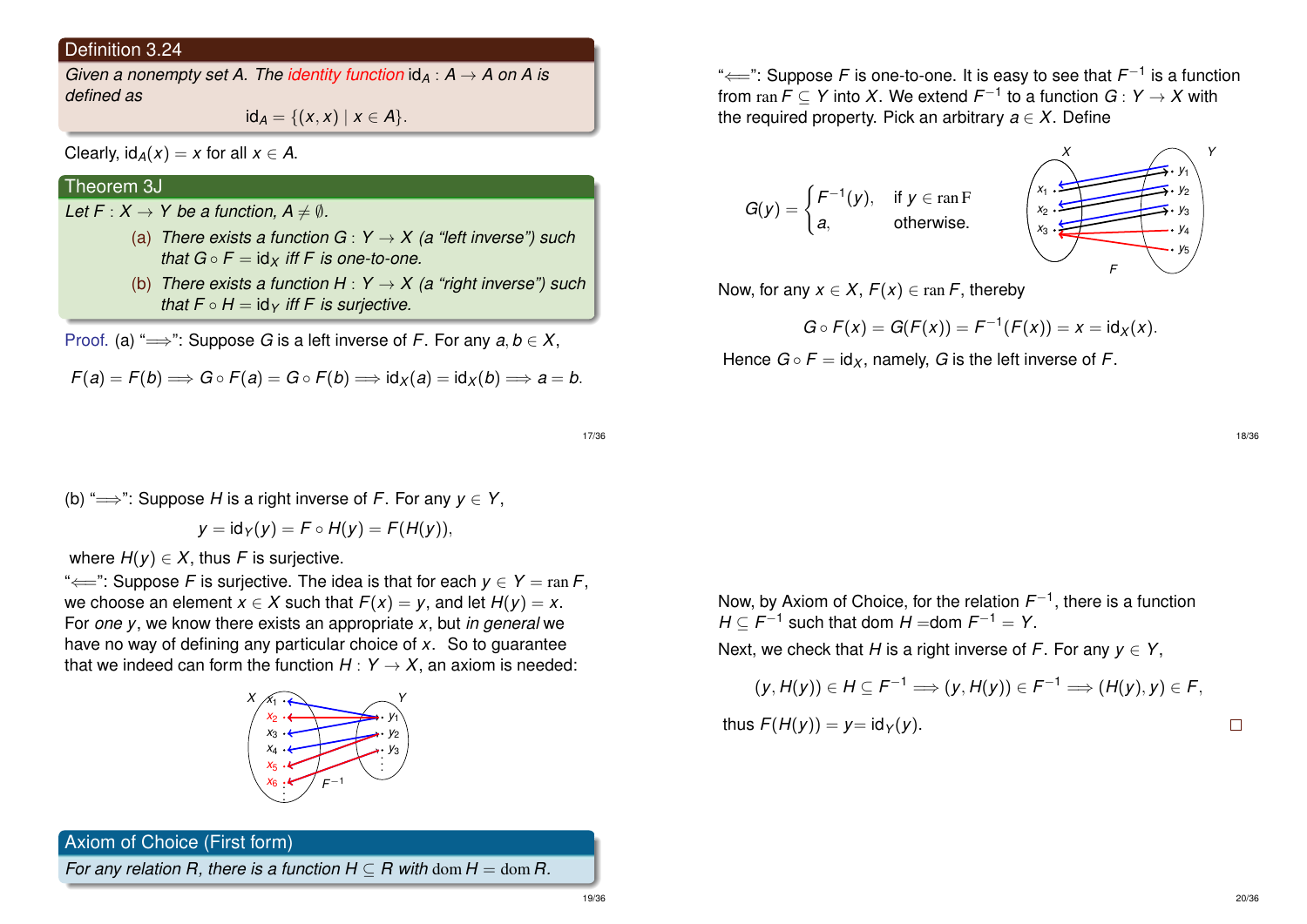# Definition 3.25

*Let A and B be sets. The set of all functions F from A into B is denoted by <sup>A</sup>B. That is,*

 ${}^{A}B = \{F \subseteq A \times B \mid F : A \rightarrow B \text{ is a function}\}.$ 

Example 3.1: Let  $\omega = \{0, 1, 2, \dots\}$ . Then  $\omega\{0, 1\}$  is the set of all function  $f: \omega \to \{0, 1\}$ . Such an *f* can be viewed as an infinite binary sequence  $\langle f(0), f(1), f(2), \ldots \rangle$  of 0's and 1's.

Example 3.2: We have that

$$
{}^{\boldsymbol{A}}\emptyset = \{f \subseteq \boldsymbol{A} \times \emptyset \mid f: \boldsymbol{A} \rightarrow \emptyset\} = \emptyset
$$

for any set  $A \neq \emptyset$ . On the other hand,

$$
{}^{\emptyset}B = \{f \subseteq \emptyset \times B \mid f : \emptyset \to B\} = \{\emptyset\}
$$

for any set *B*. In particular,  $\vartheta \varnothing = {\varnothing}$ .

21/36

# Infinite Cartesian Products

Example 3.3: If *A* and *B* are finite sets with *a* and *b* elements, respectively, then the set *<sup>A</sup>B* has *b <sup>a</sup>* elements.



Note that for each of the *a* elements of *A*, we can choose among *b* points in *B* into which it could be mapped. Thus, the number of ways of making all *a* such choices is  $b \cdot \cdot \cdot \cdot$  *b*.

| {z } *a* times

22/36

For a function  $F: I \rightarrow A$ , we sometimes write  $F_i$  for the value  $F(i)$ .

We sometimes represent a set  $\mathcal F$  of sets as a collection of indexed sets:

$$
\mathscr{F} = \{F_i \mid i \in I\}.
$$

This set  $\mathscr F$  corresponds to a function *F* such that  $I \subset$  dom *F* and

 $F(i) = F_i$ , for each  $i \in I$ .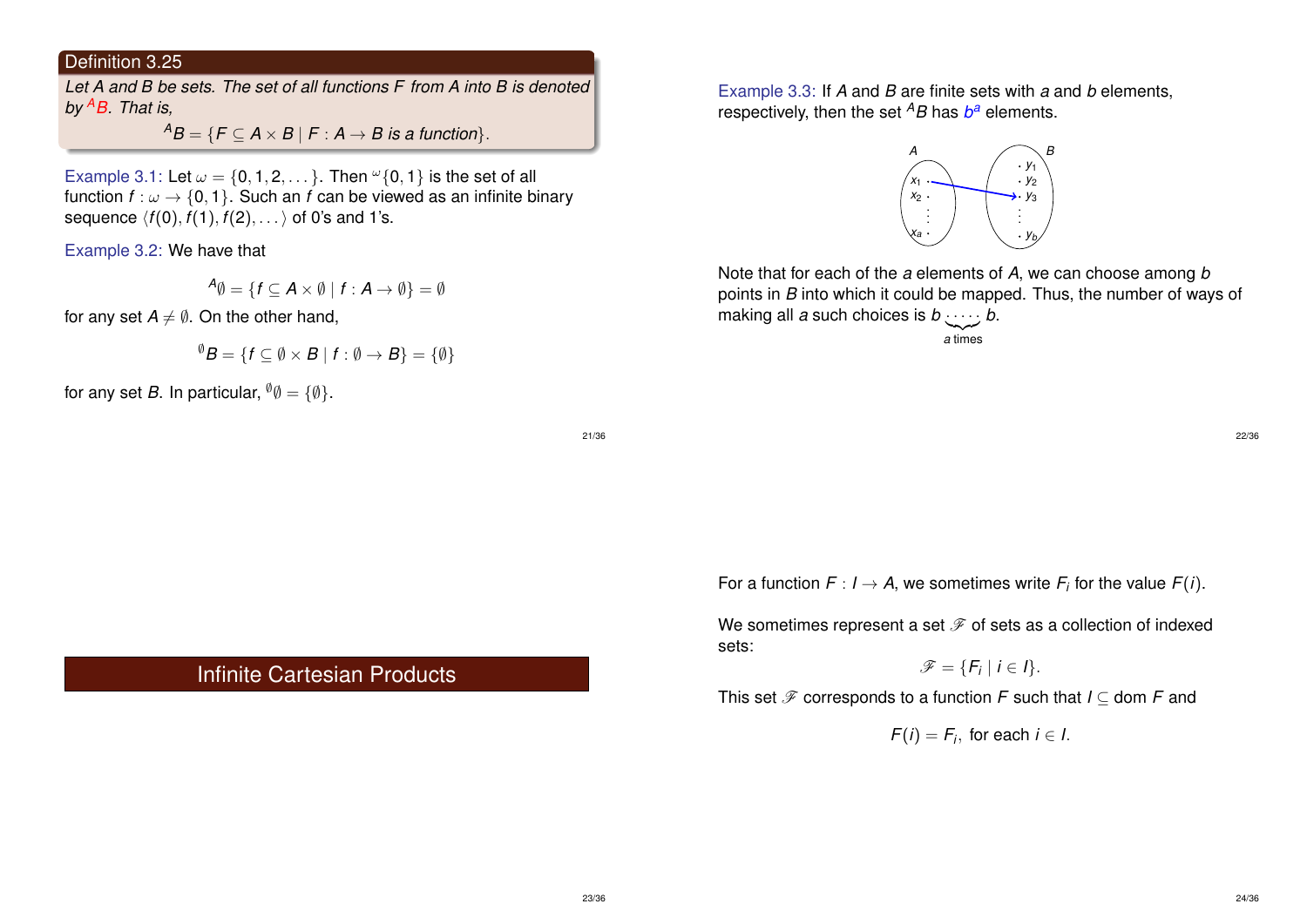We have defined finite Cartesian products as

$$
A_1 \underbrace{\times \cdots \times}_{n} A_n = (A_1 \underbrace{\times \cdots \times}_{n-1} A_{n-1}) \times A_n
$$

for each *n*. In general, we define infinite Cartesian product as follows:

Definition 3.26

*Let I be a set, and H a function such that I* ⊆ dom *H. Define the Cartesian product of the H<sup>i</sup> 's for all i* ∈ *I as*

$$
\prod_{i\in I}H_i=\{f: I\rightarrow \bigcup_{i\in I}H_i\mid \forall i\in I(f(i)\in H_i)\}.
$$

Example 3.4: If for every  $i \in I$ , we have  $H_i = A$  for some fixed set A, then

$$
\prod_{i \in I} H_i = \prod_{i \in I} A = \{f : I \rightarrow \bigcup_{i \in I} A \mid \forall i \in I (f(i) \in A)\}
$$

$$
= \{f : I \rightarrow A \mid \forall i \in I (f(i) \in A)\} = {}^t A.
$$

25/36

If  $H_i$  is empty for some  $i \in I$ , then  $\prod_{i \in I} H_i = \emptyset$ . Conversely, if  $H_i \neq \emptyset$  for each *i*  $\in$  *I*, do we know that  $\prod_{i \in I} H_i \neq \emptyset$ ? This requires an axiom:

# Axiom of Choice (2nd form)

*For any set I and any function H with I*  $\subseteq$  dom *H*, *if H<sub>i</sub>*  $\neq$  *Ø for all i*  $\in$  *I*, then  $\prod_{i\in I} H_i \neq \emptyset$ .



Example 3.5: If the index set  $I = \omega = \{0, 1, 2, \dots\}$ , then

$$
\prod_{n\in\omega}H_n=\{f:\omega\to\bigcup_{n\in\omega}H_n\mid\forall n\in\omega(f(n)\in H_n)\}.
$$

So Q *<sup>n</sup>*∈<sup>ω</sup> *H<sup>n</sup>* consists of "ω-sequences" that have for their *n*th term some member of *Hn*. A typical member is a "thread" in the following picture that selects a point from each set.



Example 3.6: In particular, if  $I = \emptyset$ , then

$$
\prod_{i\in\emptyset}H_i=\{f:\emptyset\rightarrow\bigcup_{i\in\emptyset}H_i\mid\forall i\in\emptyset (f(i)\in H_i)\}=\{f:\emptyset\rightarrow\emptyset\}=\{\emptyset\}.
$$

26/36

We have so far encountered two forms of Axiom of Choice. The two forms are equivalent.

Recall the first form:

Axiom of Choice (First form)

*For any relation R, there is a function*  $F \subseteq R$  *with dom*  $F = \text{dom } R$ *.* 

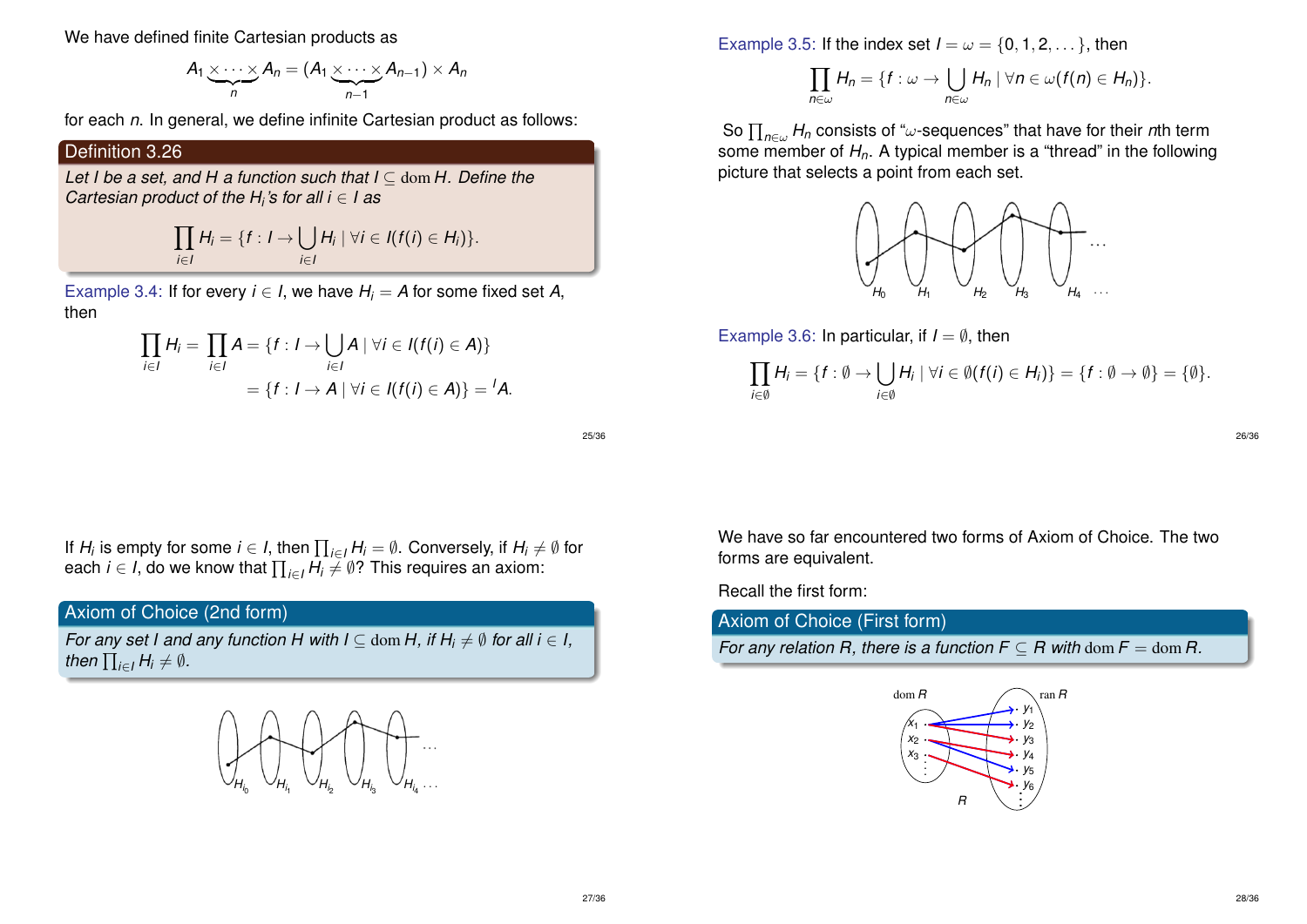#### Theorem 6M

*The First and the Second form of Axiom of Choice are equivalent, that is, the following two statements are equivalent:*

- *(1)* For any relation R, there is a function  $F \subset R$  with dom  $F = \text{dom } R$ .
- *(2)* For any set I and any function H with  $I \subseteq$  dom H, if  $H_i \neq \emptyset$  for all *i* ∈ *I*, then  $\prod_{i \in I} H_i \neq \emptyset$ .

#### Recall:

A function  $F: I \rightarrow A$  is a set

$$
F = \{ (i, F(i)) \mid i \in I \}.
$$

Let *R* be a relation. For any set *A*,

$$
R[A]=\{y\mid \exists x\in A((x,y)\in R)\}.
$$

In particular, for every  $i \in \text{dom } R$ ,

$$
R[\{i\}] = \{y \mid (i, y) \in R\},
$$
  
i.e.,  $y \in R[\{i\}] \Longleftrightarrow (i, y) \in R$ .

29/36

(2)  $\Longrightarrow$  (1): Let *R* be an arbitrary relation. If  $R = \emptyset$ , then the empty function  $F = \emptyset$  satisfies the condition in (1).

Now, assume  $R \neq \emptyset$ . Let dom  $R = I$ . In order to utilize (2), consider the function  $H: I \rightarrow \{R[\{i\}] \mid i \in I\}$  defined as

$$
H_i = R[\{i\}], \quad \text{for all } i \in I.
$$

Since  $i \in \text{dom } R$ , we have that  $R[\{i\}] \neq \emptyset$  for each  $i \in I$ . By (2),  $\prod_{i\in I}H_i\neq\emptyset,$  meaning that there exists a function

$$
F\in \prod_{i\in I}H_i=\{f: I\rightarrow \bigcup_{i\in I}H_i\mid \forall i\in I(f(i)\in H_i)\}.
$$
 (\*)

Clearly, dom  $F = I = \text{dom } R$ . It remains to check that  $F \subset R$ . We have that  $(*)$  implies that  $F(i) \in H_i = R[\{i\}]$  for any  $i \in I$ , namely,  $(i, F(i)) \in R$  for any  $i \in I$ , which implies  $F \subseteq R$ .  $\Box$ 

Proof. (of Theorem 6M) (1)=⇒(2): Suppose *I* is a set and *H* is a function such that  $I \subseteq \text{dom } H$  and  $H_i \neq \emptyset$  for all  $i \in I$ . We want to show that

$$
\prod_{i\in I} H_i = \{f: I \rightarrow \bigcup_{i\in I} H_i \mid \forall i \in I(f(i) \in H_i)\} \neq \emptyset.
$$

If  $I = \emptyset$  then  $\prod_{i \in I} H_i = \{\emptyset\} \neq \emptyset$ . Now, assume  $I \neq \emptyset$ . In order to utilize (1), consider the relation

$$
R = \{(i,x) \mid i \in I \wedge x \in H_i\}.
$$

By (1), there is a function  $F \subseteq R$  with dom  $F = \text{dom } R = I$ . For each  $i \in I$ , we have that

$$
(i, F(i)) \in F \subseteq R \Longrightarrow (i, F(i)) \in R \Longrightarrow F(i) \in H_i.
$$

Hence we conclude that  $\mathit{F} \in \prod_{i \in I} H_i$ , as desired.

**Operations** 

30/36